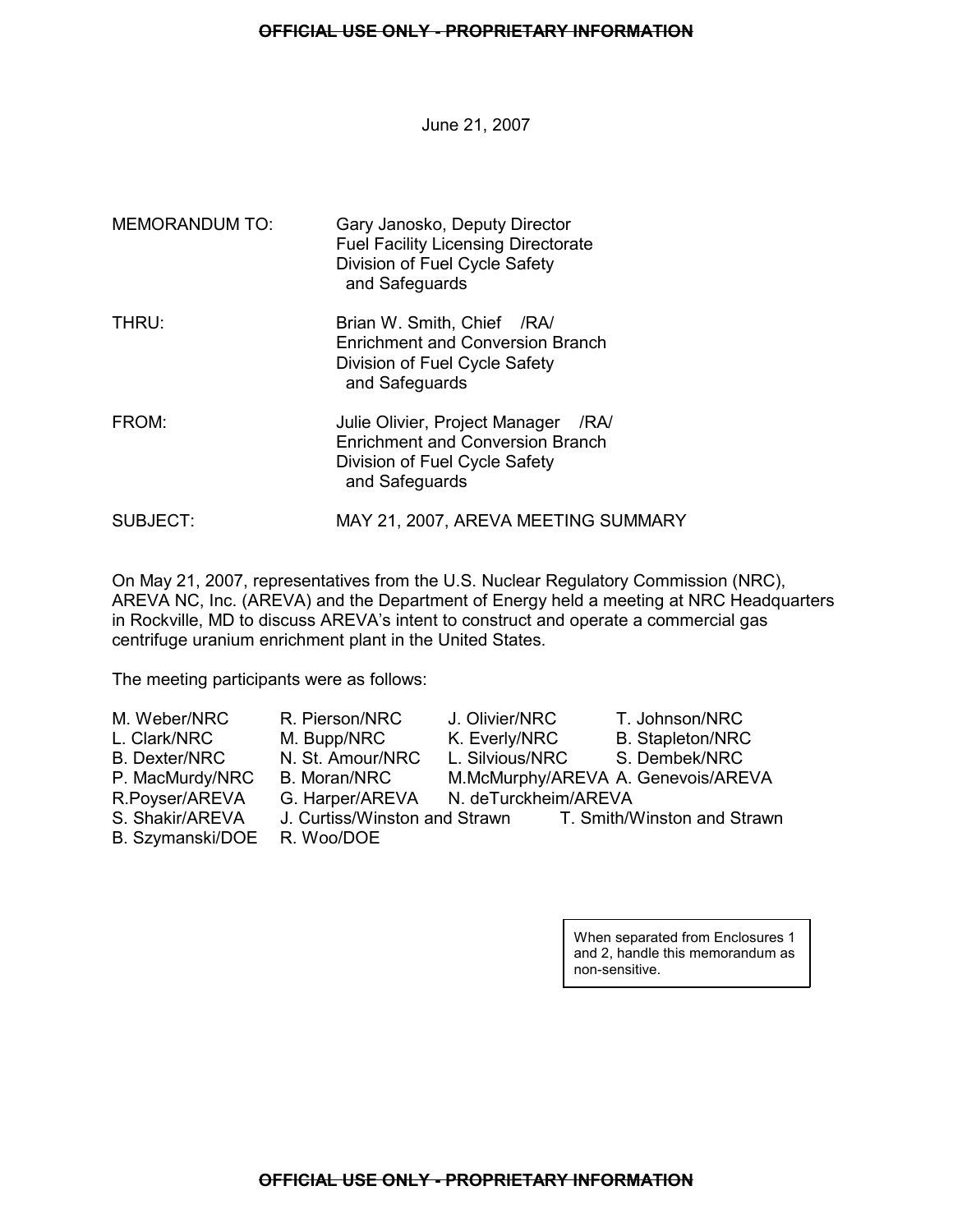The AREVA staff gave a slide presentation (see Enclosure 2). Mr. McMurphy provided information about AREVA's business objectives which include building a new enrichment facility in the United States. Mr. McMurphy provided an overview of the company, including a description of AREVA's 4 nuclear divisions: front end, reactors and services, back end, and transmission and distribution.

Mr. de Turckheim presented information about AREVA's enrichment experience. AREVA currently operates the George Besse gaseous diffusion enrichment plant in France. This facility will be decommissioned due to economic effects (cost of electricity). AREVA is currently constructing the George Besse II gas centrifuge plant in France to replace the George Besse gaseous diffusion plant. A joint venture was created in 2003 between AREVA and URENCO which is named Enrichment Technology Company, Limited (ETC). ETC will provide the classified centrifuge technology for the George Besse II facility.

Mr. Shakir discussed the need for additional enrichment capacity in the United States. AREVA has determined that the U.S. demand for enriched uranium is larger than the combined capacity of the National Enrichment Facility, the USEC American Centrifuge Plant and the proposed AREVA plant.

Mr. Harper provided details about AREVA's plans for their proposed U.S. facility. ETC will provide the centrifuge technology for the facility. The NRC staff emphasized that the Environmental Report should analyze the maximum SWU capacity, in order to avoid preparation of a second or supplemental Environmental Impact Statement.

Mr. Shakir described the partnership structure for the project. AREVA intends to have the partnership structure in place by the third quarter of 2007.

Mr. Poyser discussed site selection for the facility. AREVA is aiming to select a site by the end of 2007 and is currently studying suitable sites. The NRC staff mentioned the lessons learned from the LES site selection process and emphasized that early local support is critical.

Mr. Curtiss described AREVA's approach to international agreements. In 2006, a Cardiff Agreement was signed between France, United Kingdom, Germany and the Netherlands which establishes a framework for collaboration with respect to aspects of centrifuge enrichment technology held by ETC. The Agreement provides for transferring technology to other countries. AREVA plans to maximize the use of existing international agreements, possibly transferring the technology under the 2006 Cardiff agreement. AREVA will continue to keep the NRC informed about the status of establishing an international agreement for this project.

Mr. Shakir discussed AREVA's licensing approach, including the proposed timeline and application schedule. The schedule proposed by AREVA is to select a site by the end of 2007, submit an application by mid-2008, have a license issued by mid-2010, start construction in late 2010 and begin operating in 2013. NRC staff stated it would be extremely difficult to prepare and issue an Environmental Impact Statement and Safety Evaluation Report within a 12-15 month period assumed in the AREVA schedule.

Mr. Shakir discussed AREVA's strategy for the management of depleted uranium tails. AREVA plans to either convert and dispose of tails by a private, commercial company, or have DOE dispose of the tails in accordance with Section 3113 of the USEC Privatization Act.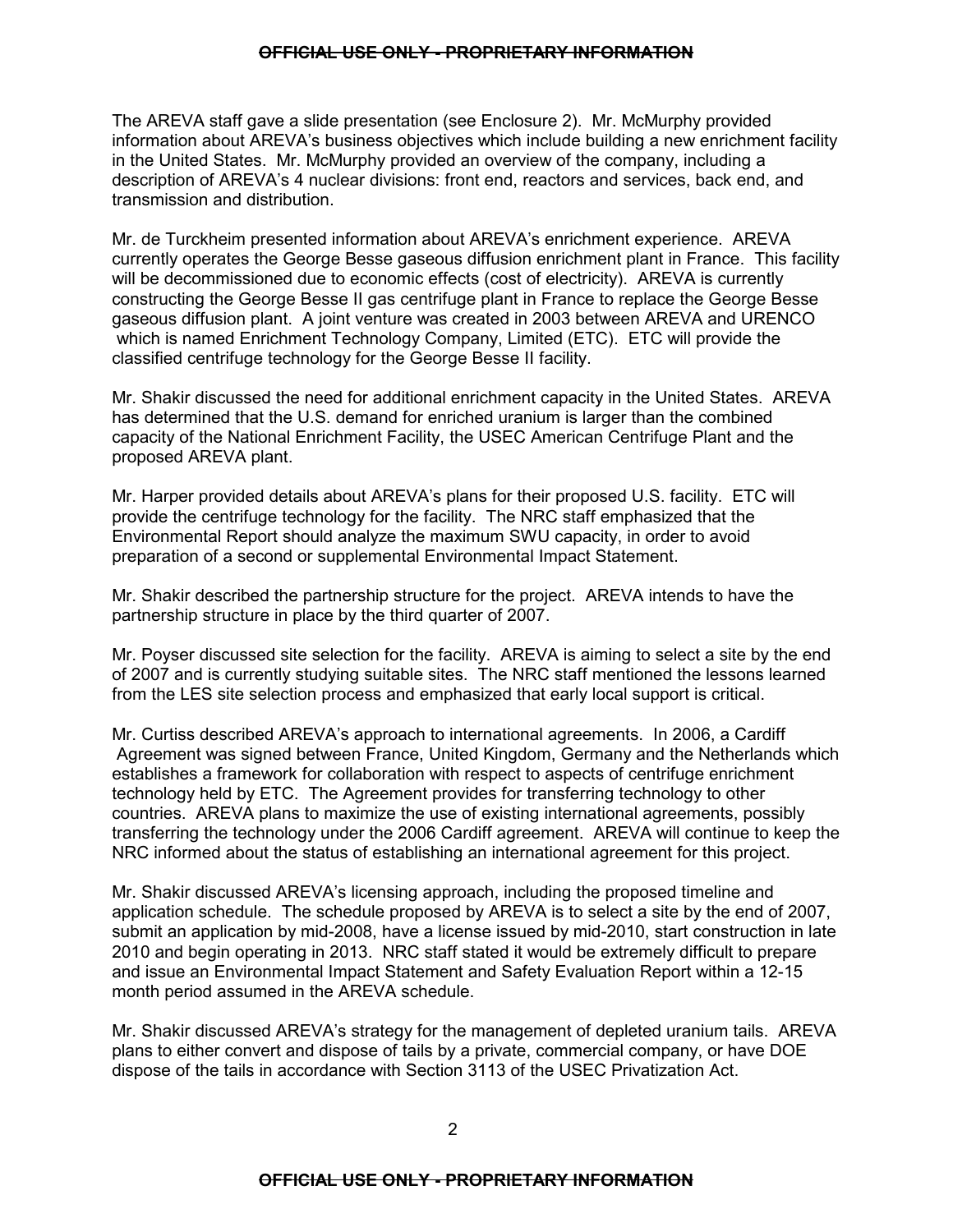The meeting ended with AREVA suggesting that several more pre-application meetings be scheduled in order to assist in the preparation of a license application. I am attaching a proprietary version of the meeting summary and a non-proprietary version of the presentation slides.

Enclosures: Proprietary Meeting Summary Non-proprietary presentation slide